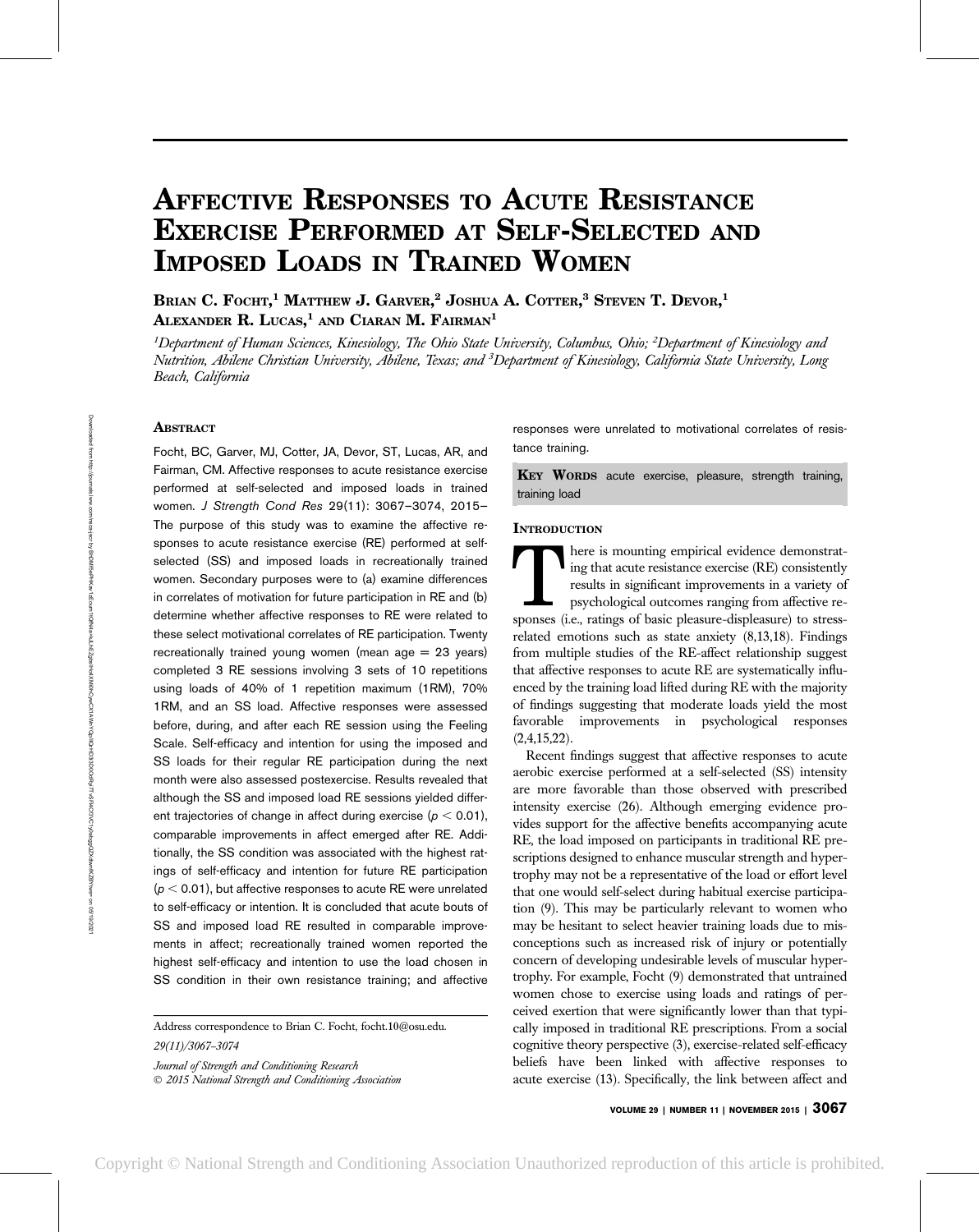self-efficacy varies as a function of the challenge accompanying exposure to the exercise stimulus with the strongest relationship emerging during exercise that is perceived to provide an optimal level of exertion and challenge (11,13). Thus, the affective responses to acute RE may differ as function of the training load used, particularly if load is perceived as being either lighter or heavier than one's desired and/or optimal level of effort. However, the extent to which a potential discrepancy between SS and imposed loads may influence the affective responses to acute RE in women with resistance training experience presently remains unclear.

Given that training load influences the affective responses to acute RE, imposing loads that differ markedly from the load individuals selected during their own exercise behavior could also impact the motivation to participate in regular RE. Hedonic theories of motivation propose that affective responses play an integral role in behavioral decision making (7,20,25). Consequently, the pleasure or displeasure one experiences when engaging in acute RE may influence the motivation to adopt or maintain regular resistance training (12,26). Emerging evidence reveals that affective responses to acute aerobic exercise are linked with the primary motivational constructs in social cognitive theories of health behavior (10,11,13,16,24). Specifically, results from these studies demonstrate that affective responses to acute aerobic exercise significantly correlated with self-efficacy, the primary motivational constructs in social cognitive theory (3), and intention, the proximal motivational determinant of exercise in the theory of planned behavior (1). Nonetheless, the relationship between affective responses to acute RE and established, theory-based motivational correlates of subsequent resistance training participation has yet to be determined.

In summary, extant evidence suggests women may choose loads that differ from those frequently imposed in traditional RE prescriptions. However, the extent to which differences between SS and imposed loads may influence affective responses to acute RE has yet to be adequately delineated. Furthermore, the relationship between affective responses to acute RE and theory-based correlates of motivation to engage in regular resistance training has not been systematically investigated. Thus, examining the affective responses to SS and imposed load bouts of RE and exploring whether these responses were related to established correlates of exercise training may inform efforts to promote regular resistance training among women. From a practical perspective, determining the affective and motivational influence of varying RE loads could help fitness professionals/strength coaches in developing programming approaches that enhance adherence and training motivation.

The primary purpose of this investigation was to examine the affective responses to imposed (40 and 70% of 1 repetition maximum [1RM]) and SS load bouts of RE in recreationally trained women. Secondary purposes of the study were to (a) investigate whether there were differences in women's intention and self-efficacy to participate in

regular resistance training at each of the imposed and SS loads and (b) explore whether affective responses to acute RE are related to intention or self-efficacy for resistance training. It was hypothesized that divergent patterns of affective response would emerge as a function of the load lifted with the most favorable affective responses observed during and after acute RE performed at the SS load and less favorable affective responses accompanying the 40 and 70% 1RM sessions. It was also hypothesized that (a) women would report the highest intention and self-efficacy for performing resistance training at the SS load and (b) higher ratings of pleasure (i.e., higher levels of affect) during and after acute RE would be positively correlated with greater intention and self-efficacy for future resistance training participation.

# **METHODS**

# Experimental Approach to the Problem

The 20 recreationally trained women who volunteered for the study were requested to complete a 1RM testing session and 3 subsequent acute bouts of RE using either imposed or SS loads. The 3 acute RE sessions consisted of completing 3 sets of 10 repetitions for 4 different exercises at (a) 40% 1RM; (b) 70% 1RM; or (c) SS load. Affect was assessed before, during (after completion of the third set of each exercise), and after (immediately and 15-minute postexercise) each RE session. Measures of intention and self-efficacy for using each of the imposed and SS loads in their regular resistance training during the next month were also obtained at the 15 minute postexercise assessment.

# **Subjects**

Twenty recreationally trained women (mean  $\text{age} = 23.15$ ) years;  $SD = 2.92$ ; range, 18-29 years; 90% Caucasian) volunteered to participate in this study. Each participant was physically active and reported regular resistance training participation of at least 3 sessions per week over the past year. The sample size provided an a priori statistical power of 0.80 to detect the main effects and interactions of interest (23) based on an alpha value of 0.05, a high correlation among the repeated measurements ( $r = 0.80$ ), and the expectation of a medium effect size (Cohen's  $d = 0.50$ ) accompanying the change in affective responses with acute RE (2,9,13–15). Before participation in the study, each volunteer read and signed an informed consent document that had been previously approved by the University's Human Subjects Institutional Review Board.

#### Procedures

During the initial testing session, each participant completed a 1RM test for the seated chest press, leg extension, lat pull-down, and leg curl exercises. All exercises were performed using Cybex resistance training machines (Medway, MA, USA). The maximum tests were conducted using previously validated procedures (8,9) and were used to establish the 40 and 70% 1RM loads used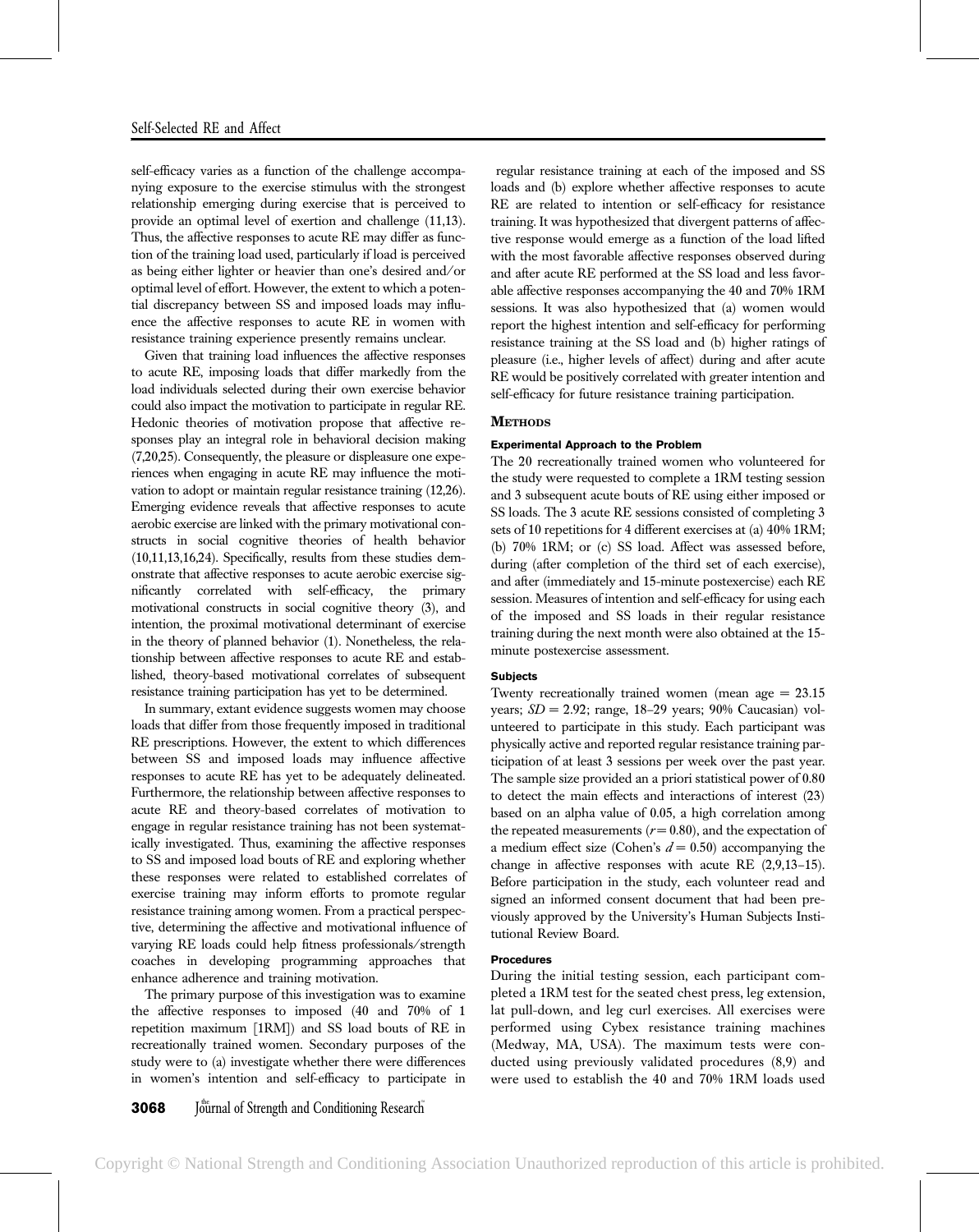during the imposed RE sessions and calculate the %1RM load used in the SS RE session.

After the 1RM testing session, participants completed 3 acute RE sessions: a 40% 1RM session; a 70% 1RM session; and a session where participants chose the load (SS session). The order in which the 3 RE sessions were completed was randomly assigned and presented in a counterbalanced fashion. In an attempt to minimize the potential influence of expectancy effects on the affective responses to RE, participants were informed that they could receive any combination of the 3 imposed and/or SS load RE sessions. Additionally, participants were not informed what RE session they would be completing until after the completion of the baseline assessments. The 3 RE sessions were completed on separate days at least 72 hours apart to allow for adequate recovery. The time of day the RE sessions were performed was standardized within, but not between, participants. Each RE session lasted approximately 45 minutes in duration and was comprised 4 exercises that were completed for 3 sets of 10 repetitions at the respective imposed (40 or 70% 1RM sessions) or chosen (SS session) load. Exercises were performed in the following order: leg extension, chest press, leg curl, and lat pull-down. Repetitions were completed using deliberate controlled motion of the load. To ensure appropriate form on each repetition, exercise technique was monitored by a trained investigator. A 2-minute recovery interval was maintained between each set throughout the RE sessions. The imposed RE sessions exercise characteristics were specifically designed to be consistent with established contemporary resistance training guidelines with 1 session using a load typically recommended for enhancing muscular strength and hypertrophy (70% 1RM) and 1 session using a load below traditional recommendations (40% 1RM) for improving these muscular fitness outcomes. Consistent with procedures used in previous RE studies incorporating SS loads (8,9), participants were instructed to select a load that would be comfortable, yet still provide a good challenging workout. Participants were allowed to choose the load lifted and to adjust that load at any time during the SS session. Affective responses were assessed before, during (after the third set of each exercise), and after (immediately and 15-minute postexercise) each RE session. Intention and self-efficacy to participate in regular resistance training using the load completed during the session in the next month was also assessed at the 15-minute postexercise assessment.

# Measures

Affect. Affective responses to RE were assessed using the Feeling Scale (FS) (17), a single-item measure tapping participants' immediate ratings of pleasure-displeasure on a scale ranging from  $-5$  (very bad) to  $+5$  (very good). The FS has been shown to be a valid and reliable measurement of affect in recent studies of the exercise-affect relationship (6,11,18,27).

Intention. Intention to participate in future resistance training using each of the different imposed or SS loads was assessed using established procedures (5,10,11). After each RE session, participants were instructed to rate their intention to participate in resistance training using the load just completed during the next month on a single-item scale that ranged from 0 to 100% with the following verbal anchors: 0% (no intention at all), 50% (moderate intention), and 100% (strong intention).

Self-Efficacy. Self-efficacy to participate in resistance training using the different imposed or SS loads completed in this study for the next month was assessed with a 12-item questionnaire. Participants were asked to report their efficacy to complete an incrementally increasing number of RE sessions (1–3 sessions) per week using the load they just completed during their typical resistance training for the next month. Participants responded to each item on a 100-point percentage scale with 10 percent increments that ranged from 0% (not at all confident) to 100% (completely confident). This questionnaire is consistent with Bandura's (3) recommended measurement approach and has been shown to be a valid and reliable measurement technique in previous exercise research (11,21). The internal consistency of the self-efficacy scale was 0.97 for the 40% 1RM, 0.98 for the 70% 1RM, and 0.96 for the SS load sessions (11).

#### Statistical Analyses

Affective responses were analyzed by a 3 (RE condition: 40% 1RM; 70% 1RM; SS)  $\times$  7 (Time: pre; after the third set of each exercise during RE; immediately after; and 15 minutes after RE) repeated-measures analyses of variance (ANOVA). If the assumptions of sphericity were violated ( $\epsilon$  < 0.75), the Huynh and Feldt (19) adjusted statistic was used to test significance. The least significant difference (LSD) procedure was conducted as post hoc analysis to determine the presence of significant mean differences. Effect sizes (Cohen's d) were also calculated by taking the mean difference and dividing by the pooled SD. Differences in intention and selfefficacy for future resistance training participation in the 40% 1RM, 70% 1RM, and SS loads were examined with a univariate ANOVA. Finally, bivariate correlation analyses were conducted to examine relationships between the affective responses to RE and intention and self-efficacy for resistance training participation using each of the different loads imposed or SS in the study during the next month.

#### **RESULTS**

The present sample was comprised young Caucasian women (90% of the sample) who were physically active, of normal age-related body mass index, and engaged in regular moderate to strenuous resistance training participation. Women in the study selected loads that corresponded to an average of approximately 57% 1RM  $(SD = 7.62)$  during the SS condition. The average ratings of perceived exertion during the conditions were as follows:  $40\%$  1RM = 11.26  $(SD = 1.95)$ , 70% 1RM = 15.52  $(SD = 2.05)$ , and SS = 13.94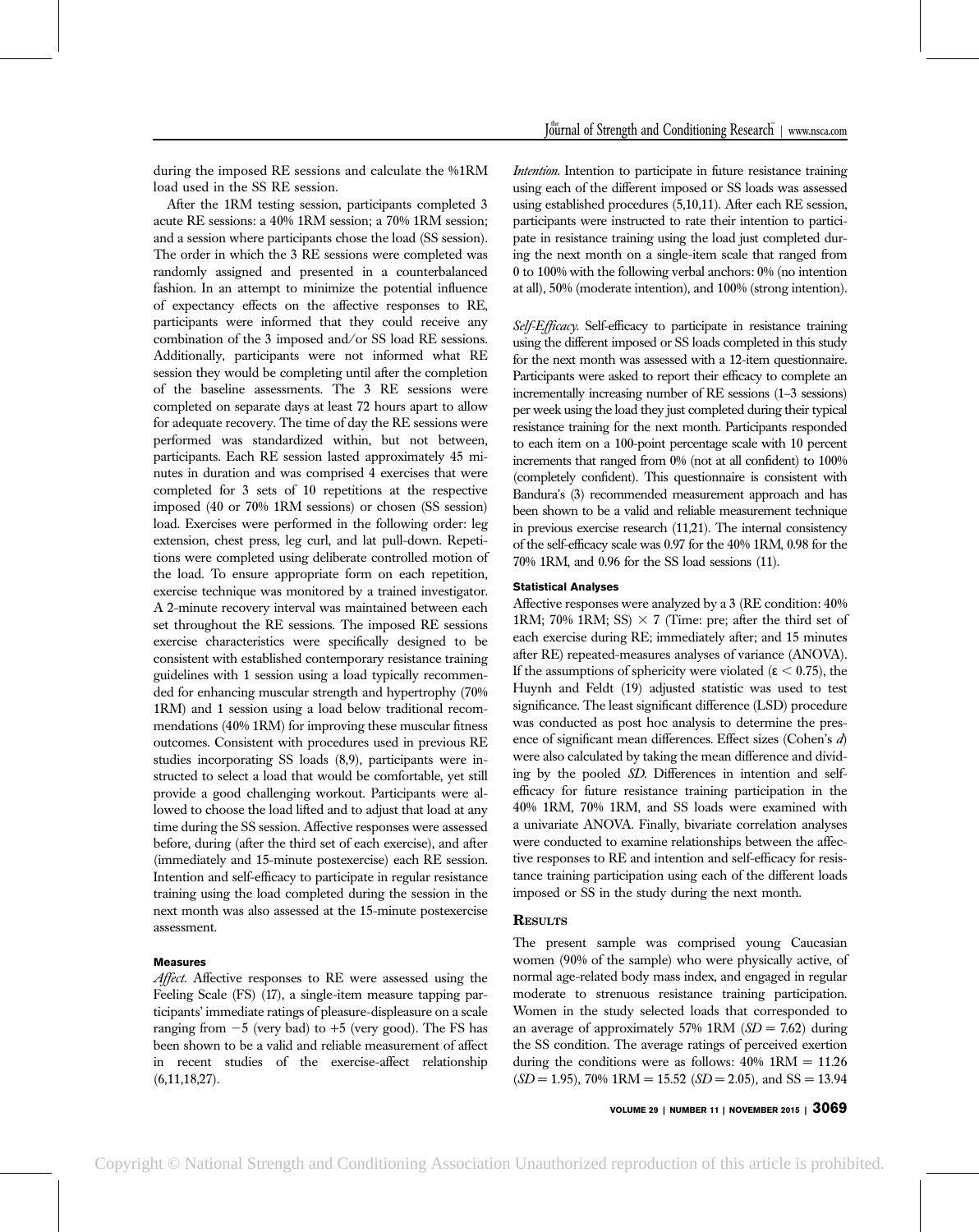| Outcome       | 70% 1RM |          | 40% 1RM |               | Self-selected |          |
|---------------|---------|----------|---------|---------------|---------------|----------|
|               | Mean    | SD       | Mean    | SD            | Mean          | SD       |
| Feeling scale |         |          |         |               |               |          |
| Pre           | 2.15    | 1.56     | 2.55    | 1.43          | 2.40          | 1.43     |
| Third set     | 1.45    | $2.48+$  | 2.90    | 1.59          | 2.80          | 1.20     |
| Sixth set     | 2.20    | 2.40     | 3.40    | $1.47+$       | 3.10          | $1.21$ † |
| Ninth set     | 0.85    | $2.64 +$ | 2.90    | 1.17          | 2.35          | 1.79     |
| 12th set      | 2.05    | 2.14     | 3.65    | $0.81\dagger$ | 2.90          | $1.59+$  |
| Post          | 2.65    | 2.00     | 3.55    | $1.05+$       | 3.65          | $0.99+$  |
| Post-15       | 3.20    | $1.47+$  | 3.60    | $1.04+$       | 3.60          | $0.88 +$ |

TABLE 1. Descriptive statistics of the affective responses to the imposed and self-

\*RM = repetition maximum.

†Significantly different from baseline value.

 $(SD = 1.58)$  suggesting the conditions elicited different overall perceptions of effort. Descriptive statistics for the affective responses are presented in Table 1 as mean  $\pm SD$  and in the Figure 1 as mean  $\pm$  *SE*. Additionally, descriptive statistics for intention and self-efficacy for future resistance training are presented in Table 2 as mean  $\pm$  SD.

#### Affective Responses

Analysis of the FS yielded significant main effects for condition ( $F_{(2,38)} = 6.36$ ,  $p < 0.01$ ), time ( $F_{(6,114)} = 9.61$ ,  $p < 0.01$ ), and a significant condition  $\times$  time interaction  $(F_{(12,228)} = 2.08, \ \rho \leq 0.05)$ . The LSD post hoc analysis of affective responses to the 40% 1RM session revealed significant increases in the FS from baseline during RE at

completion of the sixth  $(d =$ 0.59) and 12th sets  $(d = 0.95)$ as well as immediately  $(d =$ 0.80) and 15 minutes  $(d =$ 0.84) after the 40% 1RM condition. Conversely, post hoc analyses of affective responses to the 70% 1RM session revealed significant reductions in the FS from baseline during RE at completion of the third  $(d = -0.34)$  and ninth sets  $(d =$  $-0.60$ ) followed by subsequent increase in the FS from baseline observed at 15 minutes  $(d = 0.69)$  after the 70% 1RM condition. Finally, post hoc analysis of affective responses to the SS load condition revealed significant increases in

the FS from baseline during RE at completion of the sixth  $(d = 0.53)$  and 12th sets  $(d = 0.33)$  as well as immediately  $(d=1.02)$  and 15 minutes  $(d=1.01)$  after the SS Condition. In summary, ratings of pleasure increased from baseline during and after both the 40% 1RM and SS conditions. In contrast, ratings of pleasure decreased from baseline during the 70% 1RM condition followed by significant increases after the 70% 1RM condition (Figure 1). The descriptive statistics for the affective responses to the imposed and SS load RE sessions are summarized in Table 1.

#### Self-Efficacy for Resistance Training in the Next Month

Univariate ANOVA analyses revealed that participants reported significantly higher self-efficacy  $(F_{(2,59)} = 4.29)$ ,

 $p < 0.01$ ) to participate in resistance training during the next month using the SS load when compared with the 70% 1RM condition ( $d = 0.84$ ). Participants also reported higher self-efficacy to participate in the SS condition when compared with the 40% 1RM condition  $(d = 0.25)$ , but this difference did not reach statistical significance ( $p > 0.05$ ). Additionally, participants reported higher self-efficacy to participate in the 40% 1RM condition relative to the 70% 1RM session  $(d = 0.62)$ . In summary, participants reported the highest self-efficacy for regular resistance training in the next month using the SS



Figure 1. Affective responses to the imposed and self-selected load resistance exercise sessions.

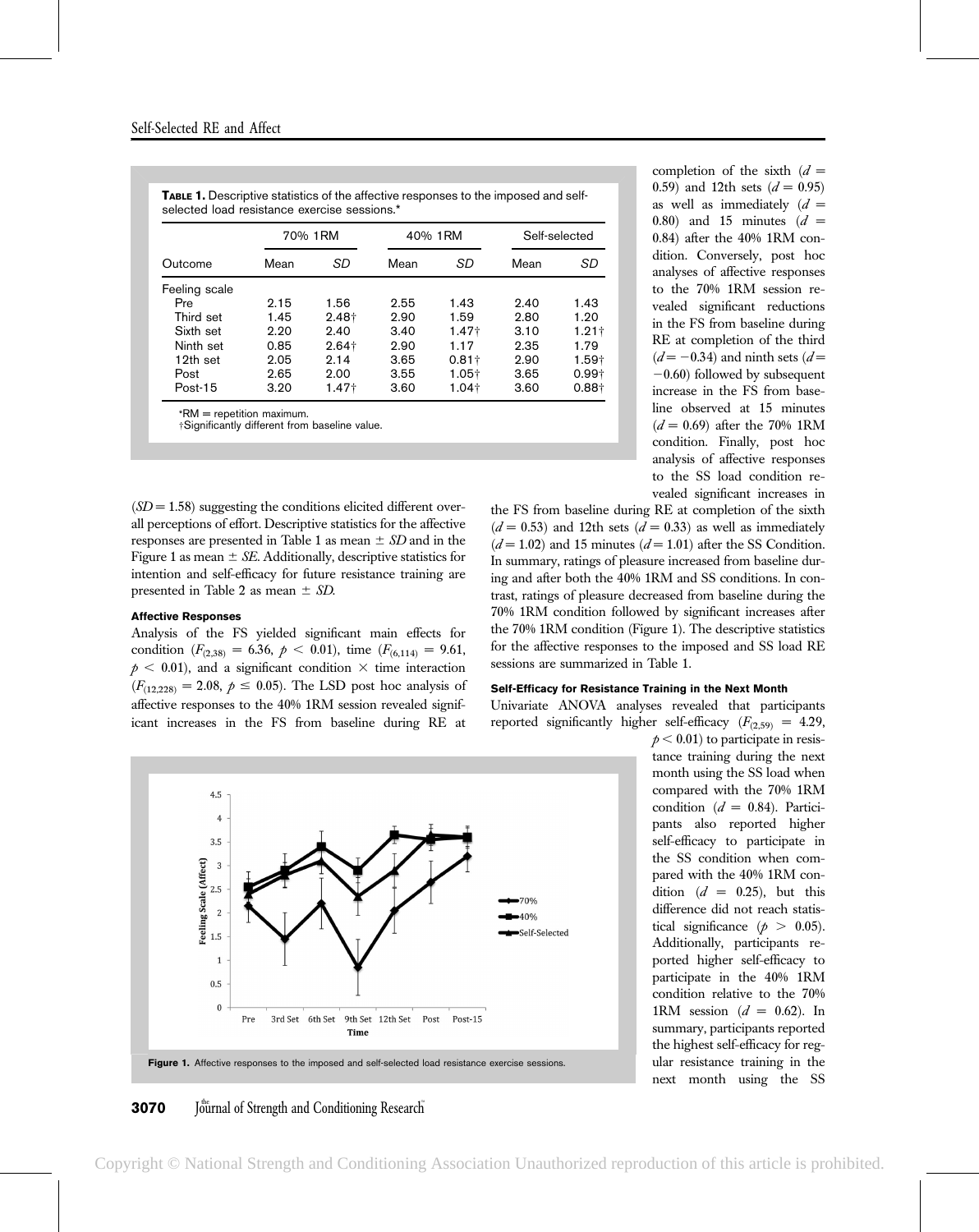TABLE 2. Descriptive statistics of motivational correlates for using the imposed and self-selected training loads for regular resistance training during the next month.\*

| Outcome          | 70% 1RM |       | 40% 1RM |       | Self-selected |       |
|------------------|---------|-------|---------|-------|---------------|-------|
|                  | Mean    | SD    | Mean    | SD    | Mean          | SD.   |
| <b>Intention</b> | 71.50   | 28.89 | 57.50   | 32.59 | 90.50         | 16.38 |
| Self-efficacy    | 58.55   | 35.47 | 77.50   | 24.51 | 83.30         | 22.01 |

\*RM = repetition maximum.

condition and the lowest self-efficacy for regular resistance training in the next month using the load in the 70% 1RM condition. The descriptive statistics for self-efficacy are summarized in Table 2.

#### Intention for Resistance Training in the Next Month

Univariate ANOVA analyses revealed that participants reported significantly higher intention ( $F_{(2,59)} = 7.61, p <$ 0.01) to participate in resistance training during the next month using the SS load when compared with both the 70% 1RM session ( $d = 0.81$ ) and 40% 1RM session ( $d =$ 1.28). Participants also reported greater intention to participate in the 70% 1RM load when compared with the 40% 1RM load ( $d = 0.45$ ). Thus, participants reported the highest intention for regular resistance training in the next month using the load in the SS condition relative to either of the loads used in the 40 or 70% 1RM conditions. Additionally, participants reported greater intention to use the load in 70% 1RM condition relative to the 40% 1RM condition. The descriptive statistics for intention are summarized in Table 2.

# Relationships Between Affective Responses to Resistance Exercise and Correlates of Resistance Exercise for Exercise in the Future

Bivariate correlation analyses were conducted within each RE condition to examine the relationships between affective responses and motivational correlates (i.e., self-efficacy and intention) for resistance training participation during the next month. No significant correlations were observed between affective responses and self-efficacy in the 40% 1RM ( $r = 0.15$  to  $-0.39$ ; all  $p > 0.05$ ), the 70% 1RM ( $r = 0.01$ ) to 0.29; all  $p > 0.05$ ), or the SS load conditions ( $r = 0.09$  to 0.39; all  $p > 0.05$ ). Similarly, no significant correlations emerged between affective responses and intention in the 40% 1RM ( $r = -0.06$  to 0.36; all  $p > 0.05$ ), the 70% 1RM  $(r = 0.01$  to 0.40; all  $p > 0.05$ ), or the SS conditions  $(r =$  $-0.01$  to 0.18; all  $p > 0.05$ ). Thus, affective responses during and after acute RE completed in the imposed or SS conditions were unrelated to established theory-based motivational correlates of exercise participation.

# **DISCUSSION**

The primary purpose of this study was to investigate the affective responses to imposed (40 and 70% of 1RM) and SS (57% of 1RM) RE conditions in recreationally trained women. Secondary purposes of the study were to (a) examine differences in correlates of exercise motivation (intention and self-efficacy) to participate in regular resistance training during the next month using

each of the imposed and SS loads and (b) explore whether the affective responses to acute RE are related to intention or self-efficacy for resistance training during the next month. Findings from this study provided only partial support for the hypotheses. Results revealed divergent patterns of change in affect during RE as a function of the load used but similar postexercise improvements in affect after each RE condition. Additionally, women reported the highest intention and self-efficacy for future resistance training participation using the load in the SS condition, and affective responses to acute RE were unrelated to intention or selfefficacy of future resistance training participation.

In contrast to the a priori hypothesis that the SS condition would yield the most favorable affective responses, results revealed that each of the 3 acute RE conditions resulted in comparable postexercise improvements in affective responses. Homogenous patterns of improvements in affect were observed after acute RE, whereas heterogeneous patterns of change in affective responses emerged during acute RE. These findings partially support the a priori hypotheses that changes in pleasure-displeasure would vary as a function of the load lifted during the RE conditions. Significant declines in ratings of pleasure were only observed during the 70% 1RM session, whereas increases in pleasure emerged during both the 40% 1RM and SS 1RM sessions. Although a decline in affect was observed during the 70% 1RM session, this shift toward displeasure was transient and subsequently followed by postexercise improvements in affect similar in magnitude to those observed after the 40% and SS (57%) 1RM bouts of RE. Taken collectively, the present findings suggest that recreationally trained women experienced significant improvements in affect after acute RE irrespective of whether the load lifted during the RE condition was imposed or SS. Furthermore, the improvements in affective responses also emerged irrespective of whether the load imposed was heavier or lighter than what they chose during the SS condition.

This investigation is one of the first studies to obtain multiple affective assessments during and after acute RE characterized by different training loads. The heterogeneous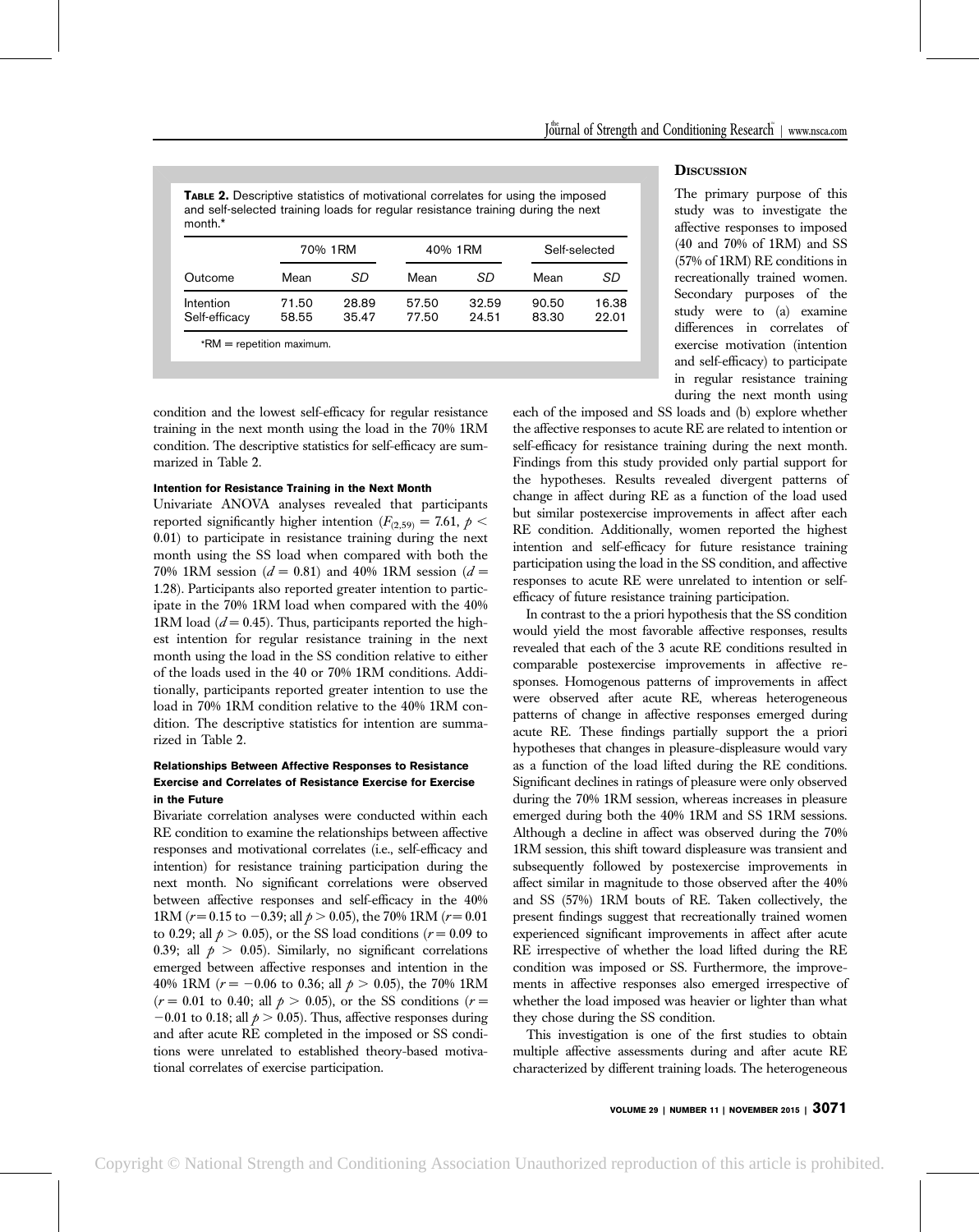trajectories of change in affective responses observed during RE and homogenous improvements in affect demonstrated after RE are consistent with findings of studies examining affective responses to acute RE characterized by different training loads (2,4,8,14,15,18). These results are also consistent with contemporary research addressing the aerobic exercise intensity-affect relationship. For example, findings from a recent study examining the affective responses to acute aerobic exercise performed above, at, and below the ventilatory threshold revealed shifts toward displeasure during exercise performed above ventilatory threshold, whereas significant improvements in affect emerged postexercise irrespective of the exercise intensity (6). Thus, the decline in ratings of pleasure observed during only the most physically demanding 70% 1RM session and subsequent improvements in affect demonstrated after each RE session are consistent with findings documented previously in studies of acute aerobic exercise of different intensities and extend these results to acute bouts of RE. It is also interesting to note that the most unfavorable shifts in affect were observed after the completion of the leg extension and leg curl exercises in the 70% 1RM condition. Although it is unclear why this pattern of responses emerged, these findings suggest that future research examining whether women's affective responses to acute RE systematically differ as a function of performing upper vs. lower-body exercises.

Despite experiencing comparable improvements in affect after both the imposed and SS sessions, differences in the motivational correlates to train using the loads in 3 different conditions were observed. Notably, women reported the greatest intention and self-efficacy for future resistance training participation using the SS load that was approximately 57% of 1RM an RPE corresponding to a rating of "somewhat hard." As we noted in previous aerobic exerciseaffect studies, this may have motivational implications for future exercise participation (10,11). Self-efficacy and intention are well-established as primary motivational correlates of exercise participation. From a conceptual perspective, it is reasonable to suggest that if trained women form stronger efficacy beliefs and intentions to engage in RE at loads consistent with that chosen during the SS session (i.e., 57% of 1RM), it is possible that they may be more willing to adopt and adhere to resistance training prescriptions integrating loads similar to what they select relative to programs imposing loads that are considerably more or less demanding than what they typically choose. However, additional research examining the links between affective responses, motivational correlates, and subsequent adherence to resistance training is needed to address the veracity of this position.

Although women reported the highest self-efficacy and intention to participate in future resistance training using the SS load, differences in the motivational correlates for future RE participation also emerged between the 70 and 40% 1RM imposed loads. Women cited higher self-efficacy to engage in resistance training during the next month using the 40% 1RM load relative to the 70% 1RM load. Conversely, women reported greater intention to use the 70% 1RM load during resistance training in the next month relative to the 40% 1RM load. Because the 40% 1RM load is clearly less demanding to successfully perform than the 70% 1RM load, it is not surprising that women were more efficacious in their ability to participate in future resistance training using the lighter of the 2 imposed loads. However, given the present sample was comprised recreationally trained women, it is plausible to suggest that higher intention to use 70% 1RM loads in future resistance training may partially reflect that women with previous resistance training experience are more amenable to lifting heavier, more challenging loads than lighter, less demanding loads relative to the resistance they select during their own typical resistance training sessions.

It is also important to recognize, however, that the SS load chosen in this study was only 57% of 1RM. Thus, consistent with our previous research with untrained women who selected loads of approximately 50% 1RM (9) when given the opportunity to choose the training load, trained women selected weights that are insufficient for optimizing improvements in muscular strength and hypertrophy. If women consistently select loads insufficient to produce training adaptations resulting in improvements in valued muscular fitness outcomes, it is possible that this could undermine motivation to participate in regular resistance training. These findings suggest that promoting appropriate load selection is an important consideration in resistance training prescription for recreationally trained women.

A secondary purpose of the study was to examine the relationship between the affective responses to acute RE and select motivational correlates of future resistance training participation. In contrast to previous findings addressing these relationships with acute aerobic exercise (10,11,16,27), affective responses to acute RE were unrelated to intention or self-efficacy for future resistance training participation in this investigation. It is unclear why the significant relationships between affective responses and motivational correlates demonstrated previously with acute aerobic exercise were not observed with acute RE. It is possible that affectmotivational correlate relationship may differ as a function of the mode of exercise. Thus, affective responses to acute RE may not as strongly linked to motivational correlates of resistance training as has been observed with aerobic training. The previous aerobic exercise studies addressing this relationship focused on inactive and/or untrained individuals, so it is also plausible to suggest that one's training status may contribute to the present findings in that affective responses may not be as strongly related to motivational correlates in trained women who are already engaging in regular resistance training. Nonetheless, this is one of the first studies to investigate whether affective responses to acute RE are linked with established correlates of regular resistance training participation. In light of the currently limited evidence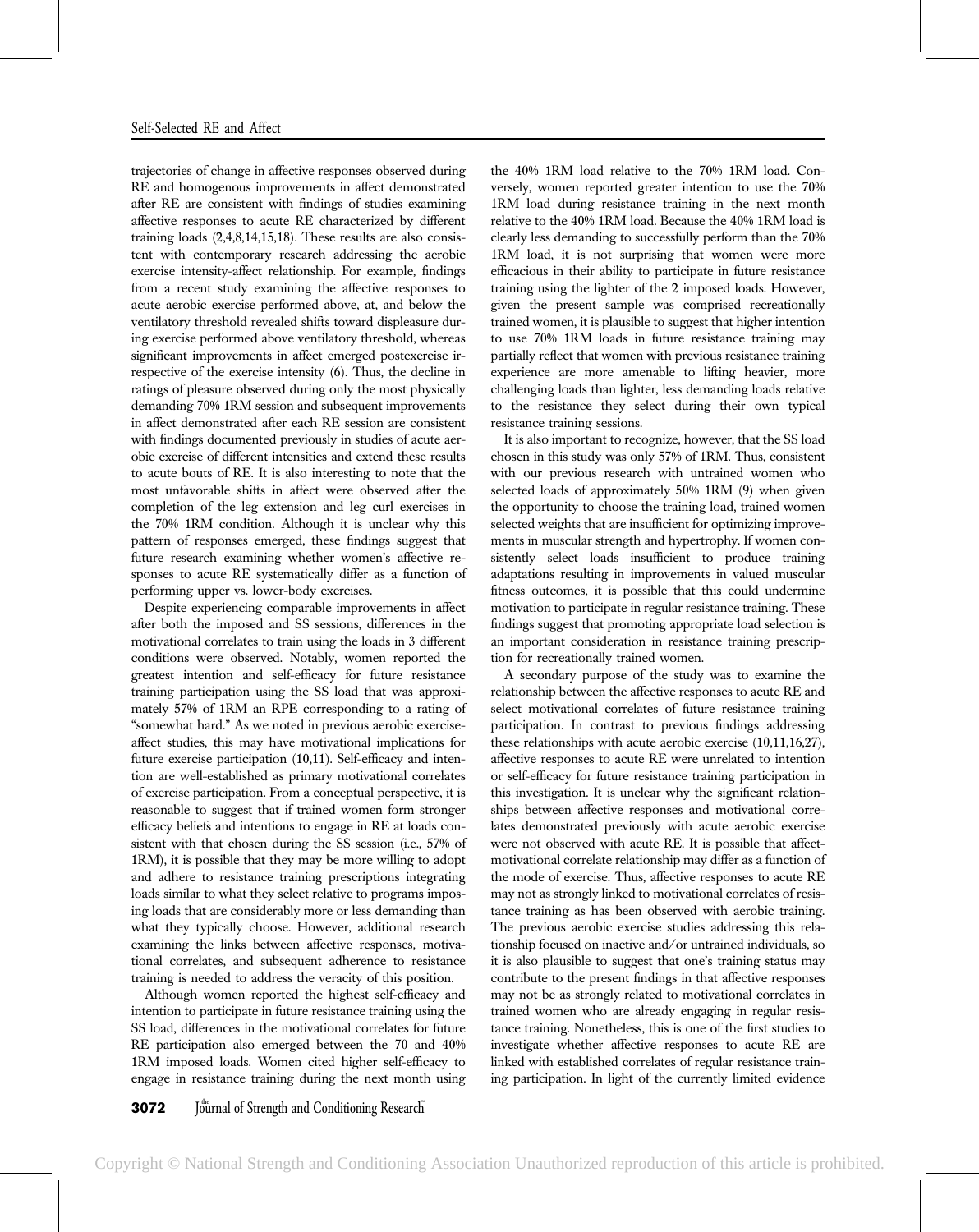addressing the dynamics of the acute RE-affect relationship, further research is necessary to delineate the extent to which affective responses to acute RE may be related to motivational correlates of resistance training participation.

Although the present findings contribute to the knowledge of the influence of acute RE on affective responses and their potential relationship with motivational correlates of resistance training in women, selected limitations of the study must also be acknowledged. For example, whereas the repetitions per set and total number of sets completed were equated across the imposed and SS load sessions, the RE sessions were also inherently characterized by different total training volume. At the present time, it is unclear whether total volume completed during an acute RE session systematically influences either the affective responses or one's motivation to lift similar loads during subsequent resistance training participation. Consequently, the extent to which total volume lifted during acute RE may influence these outcomes warrants further investigation. Arent et al. (2) demonstrated that how sets are performed can influence the psychological responses to acute RE. In this regard, the criteria for set termination, particularly if sets are completed to volitional fatigue or muscular failure, may influence the affective responses to RE. Although participants completed 10 repetitions on each set during the RE sessions, repetitions on all sets completed during the 40% 1RM and SS 1RM sessions were completed without reaching muscular failure. Conversely, selected sets in the 70% 1RM session were sufficiently demanding to evoke muscular failure. This difference in set termination criteria is an important, yet currently overlooked, aspect of resistance training prescription that may systematically influence the psychological responses to acute RE and should be evaluated in future inquiry.

In summary, the present findings revealed that although acute RE performed at imposed (70 and 40% 1RM) and selfselected (57% 1RM) loads yielded heterogeneous trajectories of change in affect during RE, they resulted in significant, comparable postexercise improvements in affect among recreationally trained women. Results also indicated that women reported the greatest intention and self-efficacy to engage in future resistance training participation using the SS load and affective responses during and after acute RE were unrelated to motivational correlates of resistance training participation.

## PRACTICAL APPLICATIONS

Given the dearth of research examining the affective responses to acute RE in women, the present findings may have several meaningful practical implications. First, if imposing loads heavier than what women typically select results in transient ratings of displeasure during RE that dissipate quickly and subsequently yield meaningful postexercise affective benefits, it would be important for fitness professionals to help women prepare for and manage the potential discomfort that may accompany more intense RE

sessions. Emphasizing the transient nature of the discomfort and the postexercise affective benefits could be helpful in encouraging women to select heavier training loads that may optimize improvements in desired fitness outcomes. Additionally, introducing cognitive (dissociation) and programmatic (tailored rest interval and set prescription) strategies designed to help manage any exertion-related displeasure accompanying heavier resistance training may also have particular utility.

When permitted to choose the load during the SS session, recreationally trained women in this study selected to use training loads that corresponded to 57% 1RM. If women consistently select training loads insufficient to stimulate improvements in valued muscular fitness outcomes, lack of progress could undermine motivation for regular resistance training. Therefore, it is important that fitness professionals encourage the selection of progressively heavier, more challenging loads that will stimulate desirable muscular adaptation while concomitantly assisting individuals to manage training-related and/or exertional displeasure. Given that comparable improvements in affective responses were observed after both the SS and 70% 1RM conditions, fitness professionals could capitalize on these improvements by using the affective benefits as a way to encourage women to select loads that stimulate meaningful improvements in muscular fitness.

#### **REFERENCES**

- 1. Ajzen, I. The theory of planned behavior. Organ Behav Hum Decis Process 50: 179-211, 1991.
- 2. Arent, SM, Landers, DM, Matt, KS, and Etnier, JL. Dose-response and mechanistic issues in the resistance training and affect relationship. J Sport Exerc Psychol 27: 92-110, 2005.
- 3. Bandura, A. Self-efficacy: The Exercise of Control. New York, NY: W.H. Freeman, 1997.
- 4. Bartholomew, JB and Linder, DE. State anxiety following resistance exercise: The role of gender and exercise intensity. *J Behav Med* 21: 205–219, 1998.
- 5. Bray, SR, Millen, JA, Eidsness, J, and Leuzinger, C. The effects of leadership style and exercise program choreography on enjoyment and intentions to exercise. Psychol Sport Exerc 6: 415-425, 2005.
- 6. Ekkekakis, P, Hall, EE, and Petruzzello, SJ. The relationship between exercise intensity and affective responses demystified: To crack the 40-year-old nut, replace the 40-year-old nutcracker! Ann Behav Med 35: 136-149, 2008.
- 7. Emmons, RA and Diener, E. A goal-affect analysis of everyday situational choices. J Res Pers 20: 309–326, 1986.
- 8. Focht, BC. Pre-exercise anxiety and the anxiolytic responses to acute bouts of self-selected and prescribed intensity resistance exercise. J Sport Med Phys Fitness 42: 217-223, 2002.
- 9. Focht, BC. Perceived exertion and training load during self-selected and imposed-intensity resistance exercise in untrained women. J Strength Cond Res 21: 183–187, 2007.
- 10. Focht, BC. Brief walks in outdoor and laboratory environments: Effects on affective responses, enjoyment, and intentions to walk for exercise. Res Q Exerc Sport 80: 611-620, 2009.
- 11. Focht, BC. Affective responses to 10-minute and 30-minute walks in sedentary, overweight women: Relationships with theory-based correlates of walking for exercise. Psychol Sport Exerc 14: 759-766, 2013.

VOLUME 29 | NUMBER 11 | NOVEMBER 2015 | 3073